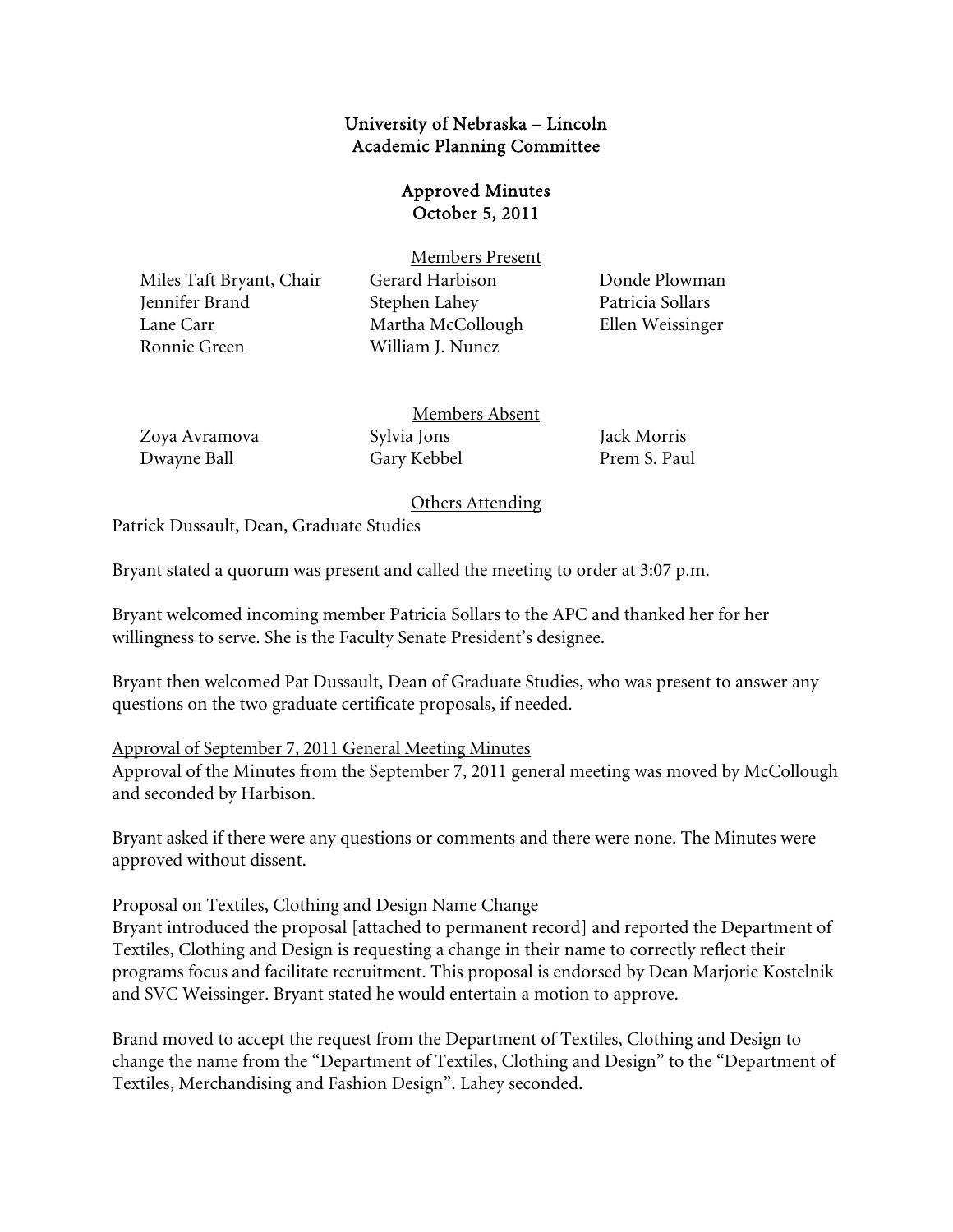Bryant asked if there were any questions, comments, or discussion.

There was brief discussion. Bryant commented the department's current marketing promotes merchandising. Harbison questioned if CBA (College of Business Administration) was aware of this proposal and if there was concern with "merchandising" infringing on their marketing. Plowman replied no, as dean of CBA, she was not aware of this proposal and would like to consult with the college's marketing department.

Weissinger commented it appears that the department and the College (College of Education and Human Sciences) did not consult with CBA, which is a step her office overlooked and apologized for this oversight as she endorsed this proposal not realizing this. She said she would like to facilitate a meeting with her, Dean Kostelnik and Dean Plowman and bring this proposal back to the full APC for its consideration at the first meeting in November. She said it is not so much the avoidance of duplication or territory issues but to take full advantage of the opportunities and not confusing existing and prospective students. Membership agreed.

Brand and Lahey withdrew the motion. Bryant said this item would be on the next meeting agenda.

### Proposal on Early Literacy Graduate Certificate

Bryant introduced the next proposal [attached to permanent record] and noted this proposal came from the College of Education and Human Sciences. He said this proposal came from the Department of Teaching, Learning and Teacher Education (TLTE) to create a graduate certificate called Early Literary. He asked Dean Dussault to further explain this proposal.

Dussault said Early Literacy essentially packages the courses predominately out of TLTE with some courses out of, for example, Special Education and Communication Disorders on the certificate model. Bryant drew attention to the courses in existing masters programs on page 4, in particular the second column listing number of credit hours.

Carr asked if this was interdisciplinary so anyone in the college of graduate studies could take. Dussault said this certificate program is associated with the master's graduate program in TLTE but in principle students in a neighboring discipline who took this suite of courses would graduate with this certificate. Weissinger added or a student who is not in a neighboring program at all but wanted this narrow band of preparation.

Bryant inquired if there were further questions, comments, or discussion.

Plowman inquired if UNL would admit students just to pursue a certificate. Dussault said we have a current number of non-degree students on campus and noted this college may be one of the leaders in that area. Plowman asked if this is administered differently than just a regular admission to the university. Dussualt said non-degree students are not admitted into a program, they are admitted into the graduate college. They pay tuition just like any other student. Plowman said in the past she has been asked why we don't have more certificate programs and just say people in business could come take x number of courses and we could market that. She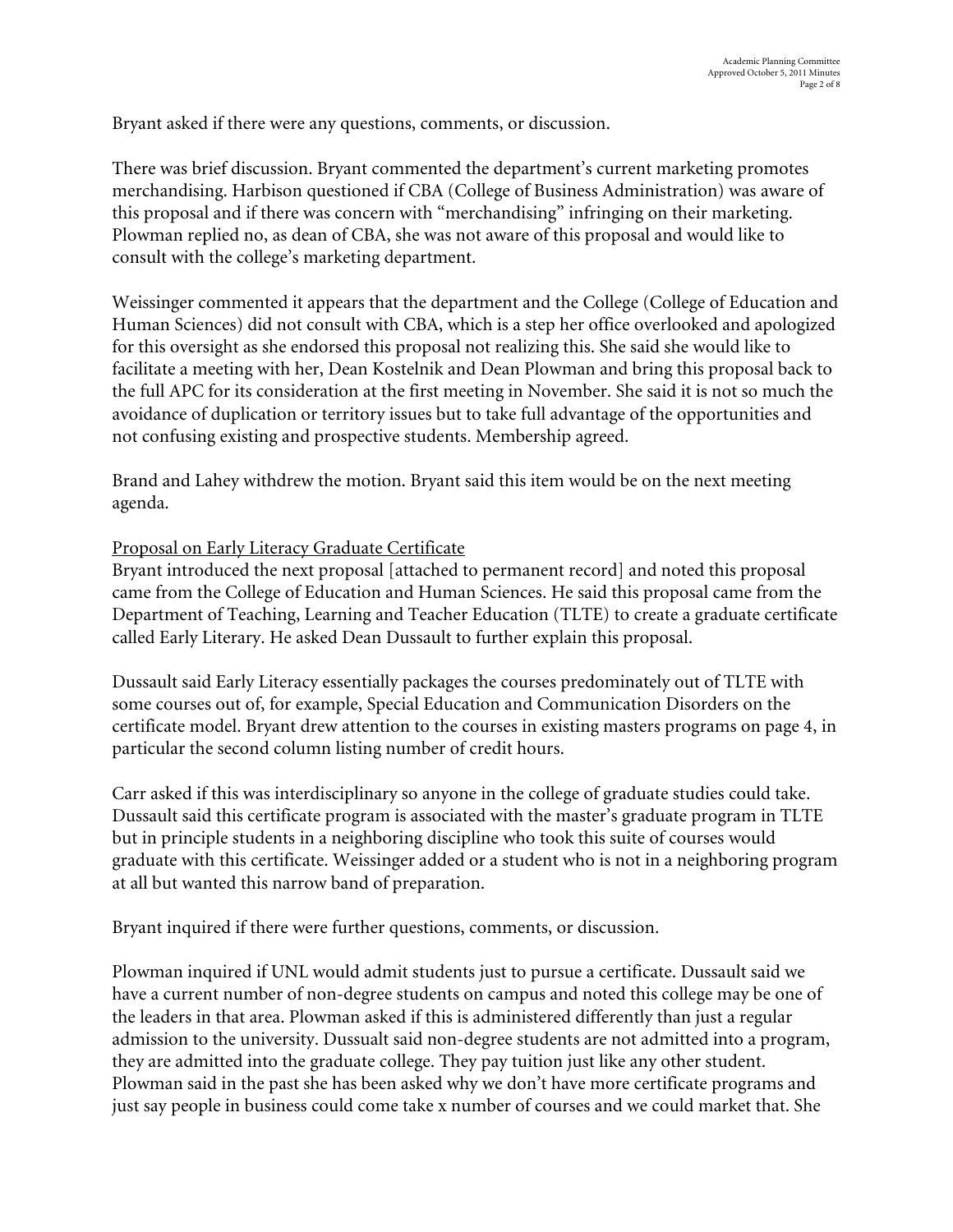wondered is this a step in that direction? Dussault responded that is not by intent, this precedes that discussion, but it could be a possibility. Weissinger said this is another way of serving a niche of students who do not want or whose lives does not allow earning 36 credits for a masters degree or 48 for an NCA or 90 for a Ph.D. and who want a more specific kind of preparation. At the graduate level, she thinks it is a way of serving that otherwise we are not going to get to serve. She commented this is something that CBA should look at.

Bryant stated he would entertain a motion to approve.

Approval of the proposal from the College of Education and Humans Sciences to create a graduate certificate called Early Literacy Reading was moved by McCollough and seconded by Harbison.

Brand pointed out on the list of courses on page four of this proposal the courses appear to be all College of Education and Human Sciences except for a Psychology course and commented she did not see a supporting document from Psychology. Weissinger pointed out the students choose two of the following courses and there are several other course options. She commented the graduate college may want to add to the check list related to the creation of certificates if there are courses required in a certificate they would want to obtain a letter or note of support from the relevant department just to make sure the department is interested and has capacity in that course. [Green arrived] Dussault stated as the Graduate Council sees these proposals before the APC; he will make certain as part of the application there is either a "sign off" or at least an indication of a collegial conversation between all relevant parties. Bryant commented there are all sorts of checks and noted the curriculum committee also receives these types of proposals as well at the college level.

Bryant inquired if there were further questions, comments, or discussion. There was none.

Bryant called for a vote. The APC voted unanimously to approve this proposal.

# Proposal on Response to Intervention Graduate Certificate

Bryant stated the next item on the agenda was a proposal, [attached to permanent record] also from the College of Education and Human Sciences, to create a graduate certificate called Response to Intervention. [McCollough left] He mentioned Response to Intervention (Rtl) framework is now part of educational legislation and is a federal term. He pointed out a description is located on the second to last page and proceeded to read as follows, "Response to Intervention is an instructional approach aimed at decreasing the number of students who need special education services in the schools by providing focused instruction in small groups…" The intent of this graduate certificate is to increase the understanding of effective reading interventions by K-12 literacy teachers. He said his concern with this proposal is that it is focused on reading. Weissinger commented the title is less descriptive that it can be - it needs made clear what a student would be seeking in this credential. Membership agreed. Bryant said he could see it re-titled perhaps as "Response to Intervention in Early Childhood Reading" or something similar.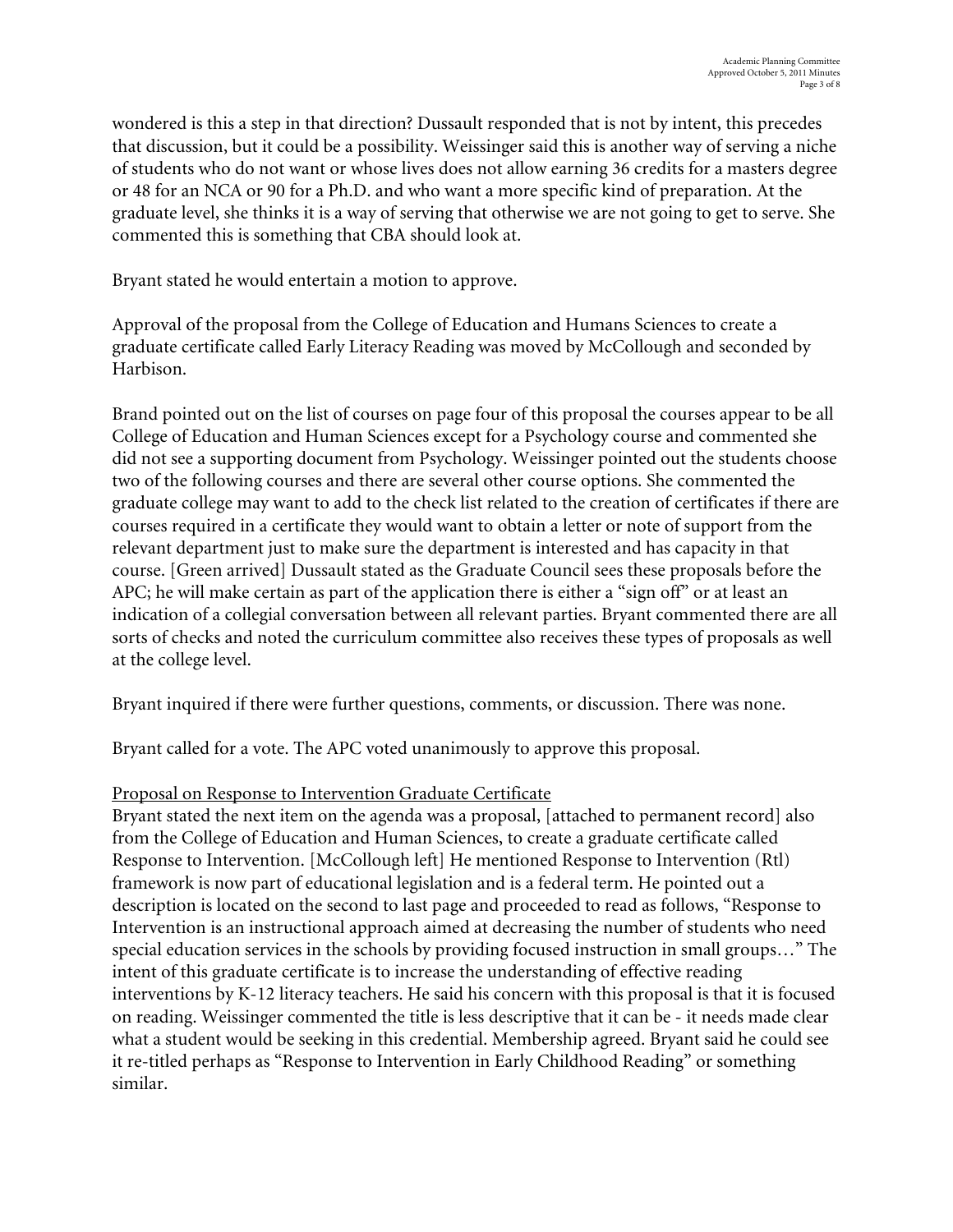Bryant recommended the APC send this proposal back to the Department to ask if they would consider a name change to make the focus of this certificate clear. Harbison commented perhaps a short paragraph to make this clear in the proposal itself would be sufficient. [McCollough returned] Carr asked how these certificates are marketed and if marketed by the college, then, the college, or a person in the college, could communicate more understanding of the certificate. Weissinger reminded on a transcripted credential it says these courses comprise the certificate in, that title then, in a sense, shows you process some set of skills. That is another reason to have some reasonable degree of specificity so all knows what it is. Lahey wondered if there will be a future need for a "Response to Intervention: Math". Weissinger replied this would be a separate credential.

Bryant inquired if there were further questions, comments, or discussion and there was none.

Bryant stated, with APC's approval, he would meet with Guy Trainin, Chair of the Certificate Advisory Committee, to discuss these concerns of the APC- mainly the title - and would bring back to the APC at its next meeting. The APC supported this.

Bryant thanked Dussault and he thanked the APC. [Dussault left]

Discussion on 120 Credit Hour Requirement and the Chancellor's Long-range Goals Bryant stated these two items come to the APC from the Long-range Planning (LRP) subcommittee and asked Lahey, subcommittee chair, to discuss these items.

Lahey said, with regard to the 120 credit hour requirement, the subcommittee first determined the source of the 120 credit hour requirement. He indicated this is a system-wide requirement that came from the Board of Regents, not from an individual campus. He remarked the question is how the APC can help in implementation. He shared in a meeting the LRP subcommittee held on Monday this week; it became fairly clear that other colleges are having less trouble with the 120 credit hour requirement than the College of Arts and Sciences. He asked for clarification from Plowman if this sounds correct on the other colleges. Plowman said CBA is already at 120 credit hours.

Weissinger stated she polled the deans yesterday at the deans' council meeting as a result of the Monday meeting and told she received feedback that some of the same misconceptions about the requirements of the task exist in some of their colleges. She said they are concerned as well about some of the issues the LRP subcommittee raised. She informed APC she had brought a copy of the version that went out to the deans' [attached to permanent record and will be distributed later to membership] and proceeded to read the following portion of this memo: "we encourage groups of faculty to carefully assess the entire range of options available – reductions within the major, college distribution requirements (where they exist) or electives." She said her understanding is that the misconception is that every department, for example, the Chemistry department must find 5 credit hours or the Anthropology department must find 5 credit hours. She said she believes she has corrected the misconception and hopes the departments now can find a clearer sense of what the task actually is. She also shared in her in original memo she wrote "please note that UNL will not be making changes to the ACE program". She informed the APC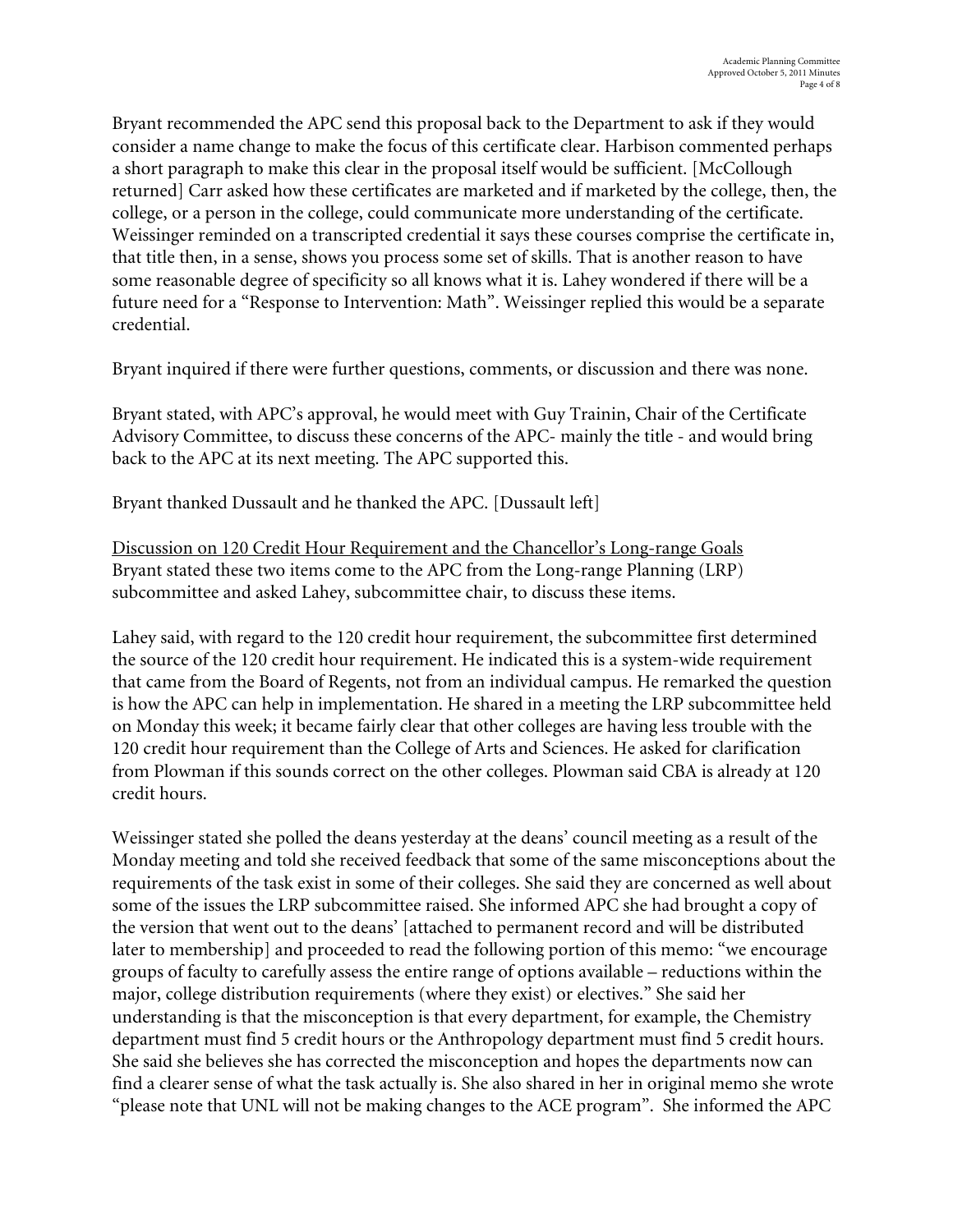in an email to the deans sent out this morning [attached to permanent record and will be distributed later to membership] she made clear she does not have formal authority to restrict the campus from reopening ACE. She said in this email she said she "assumed that ACE comprises only 30 credits of the undergraduate degree, was just approved by all colleges three years ago and would therefore not be a fruitful option for reductions."

Weissinger said she and Green have discussed this and the timeline given by the Regents - which was to have this ready for any student who enters or transfers to the campus in the Fall of 2012 necessitates a spring timeline.

Weissinger stated that she would encourage the APC to invite departments and colleges into a deeper exploration in the probable analysis of their curriculum. Weissinger expressed interest in possibly facilitating faculty retreats or other such activities.

Carr asked if these changes are happening department by department. Does each department have a curriculum committee? Weissinger said the structure varies.

Weissinger asked Carr what the students think of the 120 credit hour matter. Carr said he has been asked that several times and noted the Daily Nebraskan has even written an article on this. He believes this is not much of an issue.

Lahey informed membership the other matter the LRP subcommittee has been discussing is how the APC can help in Chancellor Perlman's long-range goals and asked membership for any input. The subcommittee wondered: 1) how the APC can be more engaged or involved before the Chancellor pronounces his long-range goals in his yearly address; and, 2) how the APC can begin thinking of these goals as the school year begins? A suggestion arose of perhaps meeting with the Chancellor towards the end of the school year for APC to share what it feels are issues of importance that perhaps he could take into consideration as he is formulating these goals over the summer. Also, once goals are established, discussing how they will be implemented? He noted this topic will be further discussed at the subcommittee's next meeting later this month.

Byrant commented he has raised the issue of an APC Bylaws change. He expressed his contention that the APC rarely defines new initiatives but is basically a reactionary committee. We should either change the Bylaws or insert ourselves into the early formative stages of discussion about change on this campus. He said this committee is uniquely configured to do this as membership consists of faculty representation, administration and students. He commented he is not sure if the APC should have had a role in assisting the Chancellor in formulating the goals but he is not sure we should not have had. He believes the APC should certainly have a role in helping the Chancellor and the campus achieve those goals now that we are moving forward. He does not know what that role is but he thinks the APC can be constructive – to use the voice of the APC to be supportive and to help promote the goals.

Weissinger expressed appreciation for the dialogue. She stated the Chancellor's senior reports gather in early June to begin really focusing on the strategic questions impacting the institution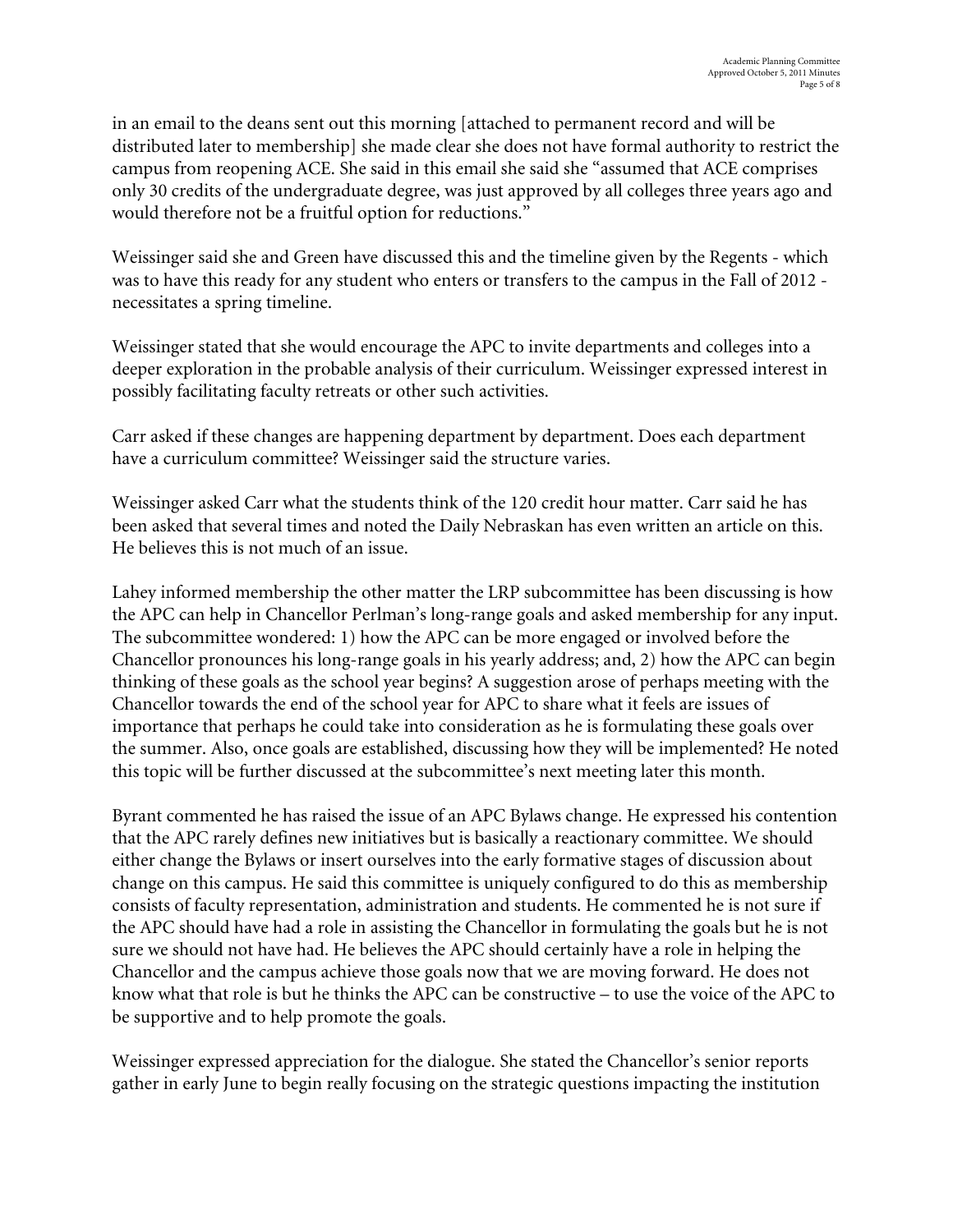and these ultimately lead to the State of the University Address. She believes if the APC chooses a May time frame; it would be an appropriate time to have a discussion with the Chancellor.

Bryant asked if there were further discussion or comments and there were none.

### Discussion on Agenda Style

Bryant stated this agenda item ties in perfectly with the previous conversation. He distributed a handout [attached to permanent record] showing a possible alternative agenda format. He would like the APC consider changing the format to have a consent agenda. He said some agenda items can be handled ahead of time and this would open up more time for discussions like what we just had. He shared he is particularly interested in having targeted discussions with the Vice Chancellors – to give them more of a voice and more of an opportunity to contribute to this committee. This format is more flexible and it would allow for alterations by membership. For example if one of the Vice Chancellors need to arrive earlier or arrive later, the format of the agenda could be altered.

Bryant asked if there was any discussion, comments, or questions.

Lahey asked when implantation could be. Bryant said January could be a possibility for implementation. Bryant communicated he would like to bring a more polished proposal format back to the APC after meeting with Nunez and Coordinator Green for further discussion at its next meeting.

Revision to the APC's Guiding Principles and Procedures for Budget Reductions Bryant indicated the next item comes forward from the Long-range Planning subcommittee and is carryover from last spring. He drew attention to the document in each member's handout packet [attached to permanent record] as well as displayed on the projector screen. He said at APC's May 4 meeting, the Long-range Planning subcommittee brought proposed changes to Section VI. Part A. of the APC's internal Guiding Principles and Procedures for Budget Reductions document. Also proposed was the addition of a disclaimer in the footnote area. Since the recommendation is coming from the LRP, it has a motion and second.

Bryant asked if there were any discussion, questions, or comments and there were none. Bryant called for a vote. The APC voted unanimously to accept the proposed changes.

Matters and Q&A from Vice Chancellor(s) of Academic Affairs, Institute of Agriculture and Natural Resources, & Research and Economic Development Bryant said the next two items are for the Vice Chancellors.

Weissinger said she had one item to discuss but asked if there were any questions for her first. Bryant said he had a question for both Vice Chancellors. He expressed he is beginning to be concerned about the migration to the new email system. This affects the academic side of the house.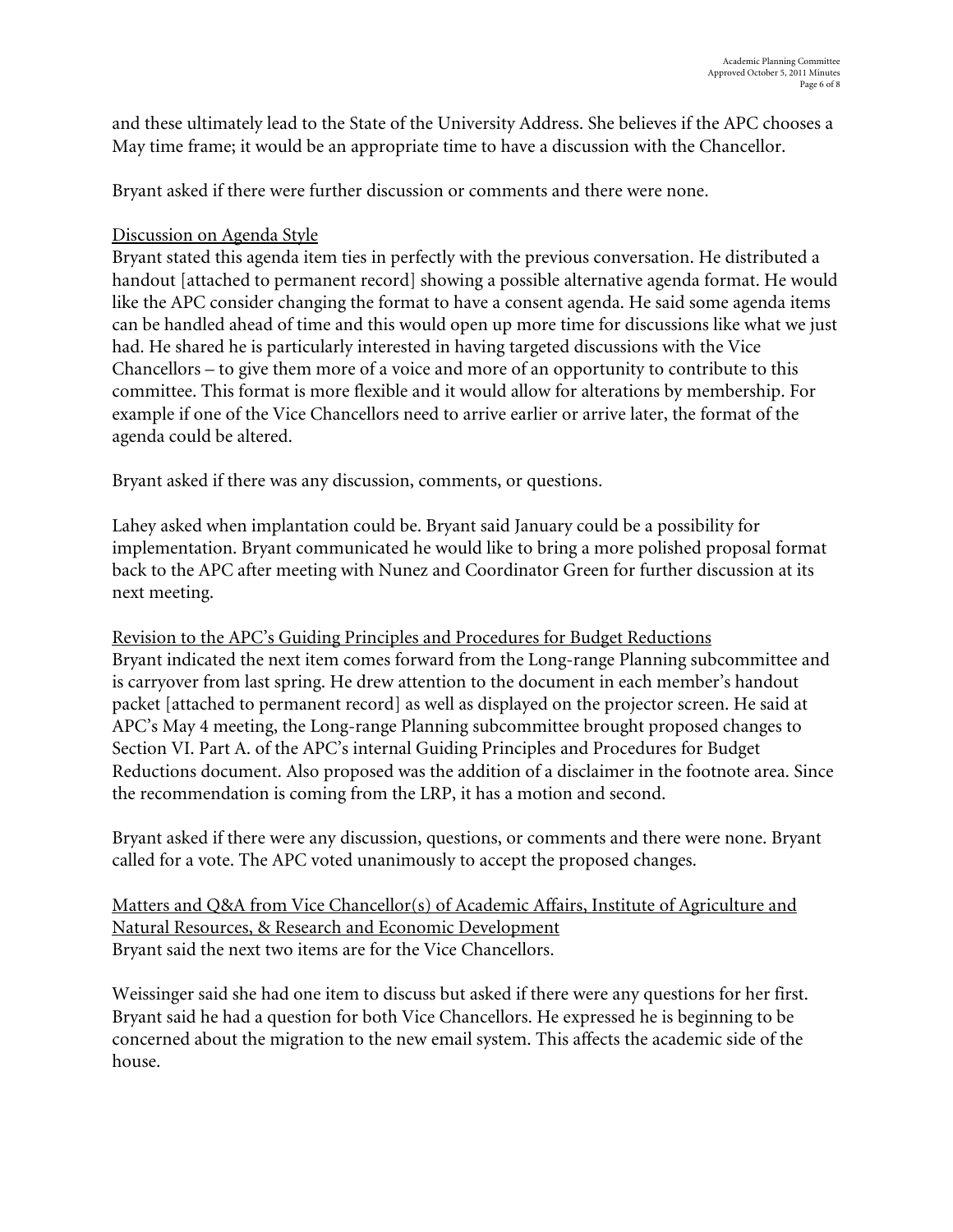Nunez communicated that he had contacted Mark Askren, Chief Information Officer of Information Services to find out the status of this. Nunez shared the following from this conversation: 1) Askren was very receptive to coming to the APC to give a background about where the process is now and a timeline moving forward as well as a possible discussion of key features of the product; and, 2) currently his staff is working through licensing and training issues. Nunez said Askren could attend in mid-November so that he could come before the APC better prepared.

Bryant wondered on the probable time frame. Weissinger responded she believed a time frame was not currently known. Membership thought this should be conveyed to the campus.

Green commented that he had been through two email conversions during his career – both to Outlook - and it is not to be feared. It will be well worth the pain to go through the transition. He noted both transitions were very well resourced to help people through the migration. That is the question that deserves internal attention as to how this is planned. Weissinger agreed training is key and is a good thing to focus on. Discussion continued that faculty are not required to use Lotus Notes, that Microsoft could put an individual on a spam list based on a mail server program, and that a person does not even know email was being blocked and concluded with a discussion of how often one hears in the news about security breaches.

Bryant asked if there were any other questions for either of the Vice Chancellors and there were none. He asked if either Weissinger or Green had any matters.

Weissinger said she had one matter to discuss but would first like to express she will be more intentional in how she prepares for these APC meetings. She said she has a better determination to keep a list of items to discuss with this group.

Weissinger indicated that the Office of Summer Sessions has been dissolved. She said the Office for Academic Affairs came to the conclusion that Summer Sessions had become merely a bureaucracy in the middle of departments and colleges in regards to matters that happened naturally every spring and fall. She communicated this was first vetted with the Deans and they agreed. She then talked to CABO (College Administrative Business Officers), Records and Registration, Student Accounts, Scholarships and Financial Aid, Faculty Senate, and the Summer Sessions liaisons, who are the faculty members in each college responsible for overseeing Summer Sessions. No one could find a complexity to the dissolution and so the Office for Academic Affairs enacted it and she believes has gone well so far. She expressed her reasoning was a step toward the possibly of creating a curriculum that departments and colleges own that is a continuous fall spring summer cycle where one could think creatively without boundaries. This is a complex opportunity for possibly the future.

Brief discussion ensued over summer and summer courses. Lahey mentioned 8 week courses and the under and over utilization of facilities. McCollough commented that field work happens over the summer so it is helpful to have that flexibility in the summer schedule. [Carr left and returned during this discussion] Discussion concluded with Bryant commenting this is an issue he could see the APC address over time.